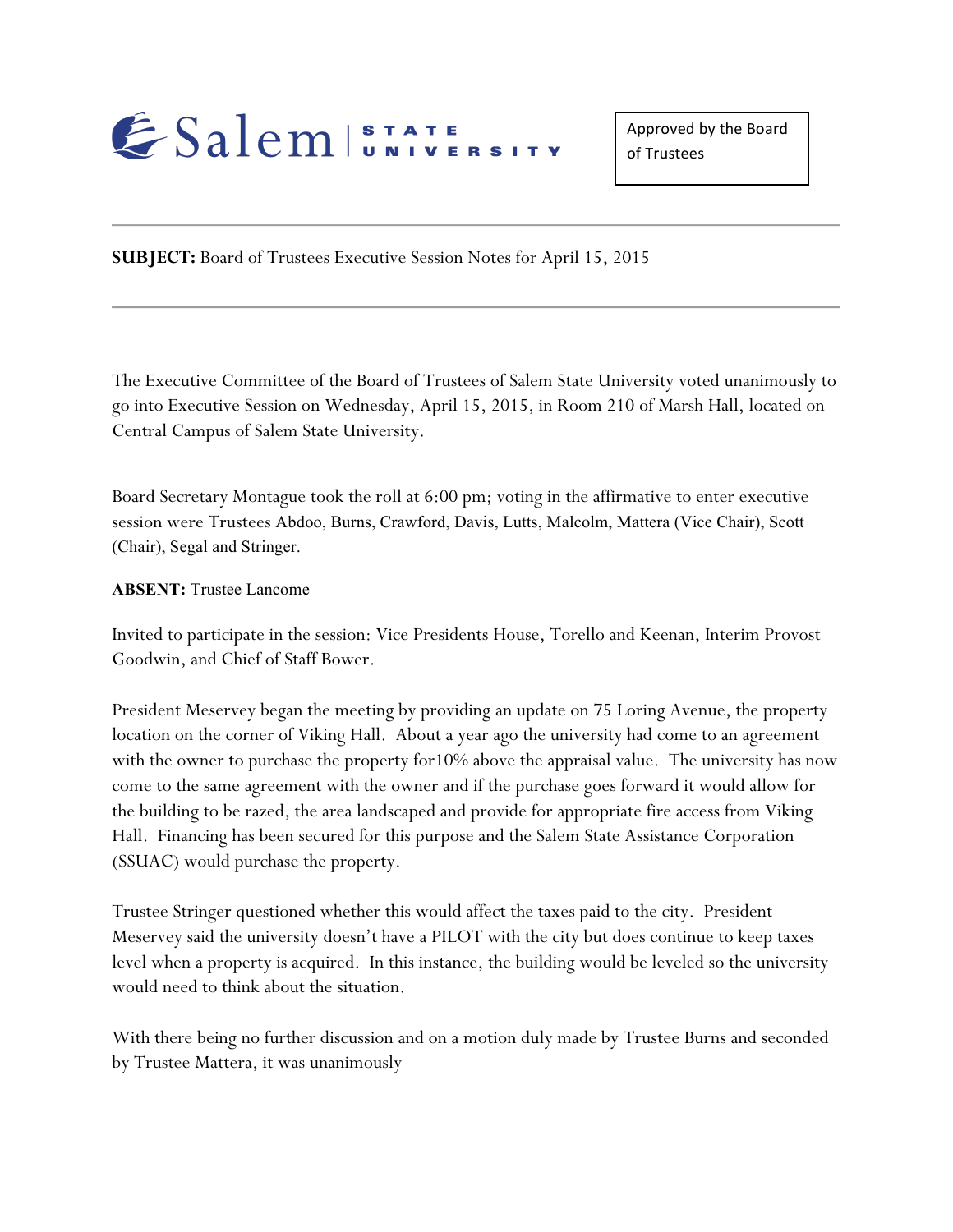## VOTED: **That the Board of Trustees approves the purchase of the property at 75 Loring Avenue by the Salem State University Assistance Corporation for \$330,000 and supports the financing through the Massachusetts State College Building Authority "MSCBA".**

Voting in the affirmative: Trustees Burns, Crawford, Davis, Lutts, Malcolm, Mattera (Vice Chair), Scott (Chair), Segal and Stringer

Trustee Abdoo left the meeting prior to the vote.

Chair Scott summarized the current progress on the Montserrat School of Art acquisition. Discovery began in October, 2014. The letter of intent was signed on February 13' 2015 and the affiliation was announced on February  $22<sup>nd</sup>$ . The university continues to meet with Montserrat's board and is working through its due diligence list. The LOI designated July  $1<sup>st</sup>$  as the date to complete due diligence. Conversations are taking place at the Board of Higher Education and NEASC as we'll need to get on their calendars. At this time, an update on the status of due diligence completed is appropriate. There are also plans to meet with Secretary Ash and we have met with Mayors Driscoll and Cahill to discuss the possibility of available state funds. The Board of Higher Education may move the July  $1<sup>st</sup>$  date off to October but in the meantime we must continue with our due diligence as we cannot ask the board to make a decision without all of the information.

President Meservey mentioned that at the recent Beverly Chamber meeting, Governor Baker's discussion of the affiliation was cautiously optimistic. The affiliation is an attractive opportunity for Salem State for several reasons. Among them was the opportunity to acquire real estate and facilities for our art programming. The art facilities require significant investment in the near future - the condition of these facilities has been cited as an accreditation issue that we need to address. Acquiring the Montserrat facilities will address these issues, and will allow for increased programming. In the first few years we would expect level enrollments, however, we see potential for increased enrollments in future years.

With no further business to be discussed in Executive Session, Chair Scott called for a motion to come out of Executive Session.

Upon a motion duly made by Trustee Mattera and seconded by Trustee Davis, it was unanimously

## **VOTED: To adjourn from Executive Session**

Board Secretary Montague took the roll at 6:50 pm; voting in the affirmative to exit executive session were Trustees Burns, Crawford, Davis, Lutts, Malcolm, Mattera, Scott, and Segal and Stringer.

The Board came out of Executive Session and the meeting was adjourned.